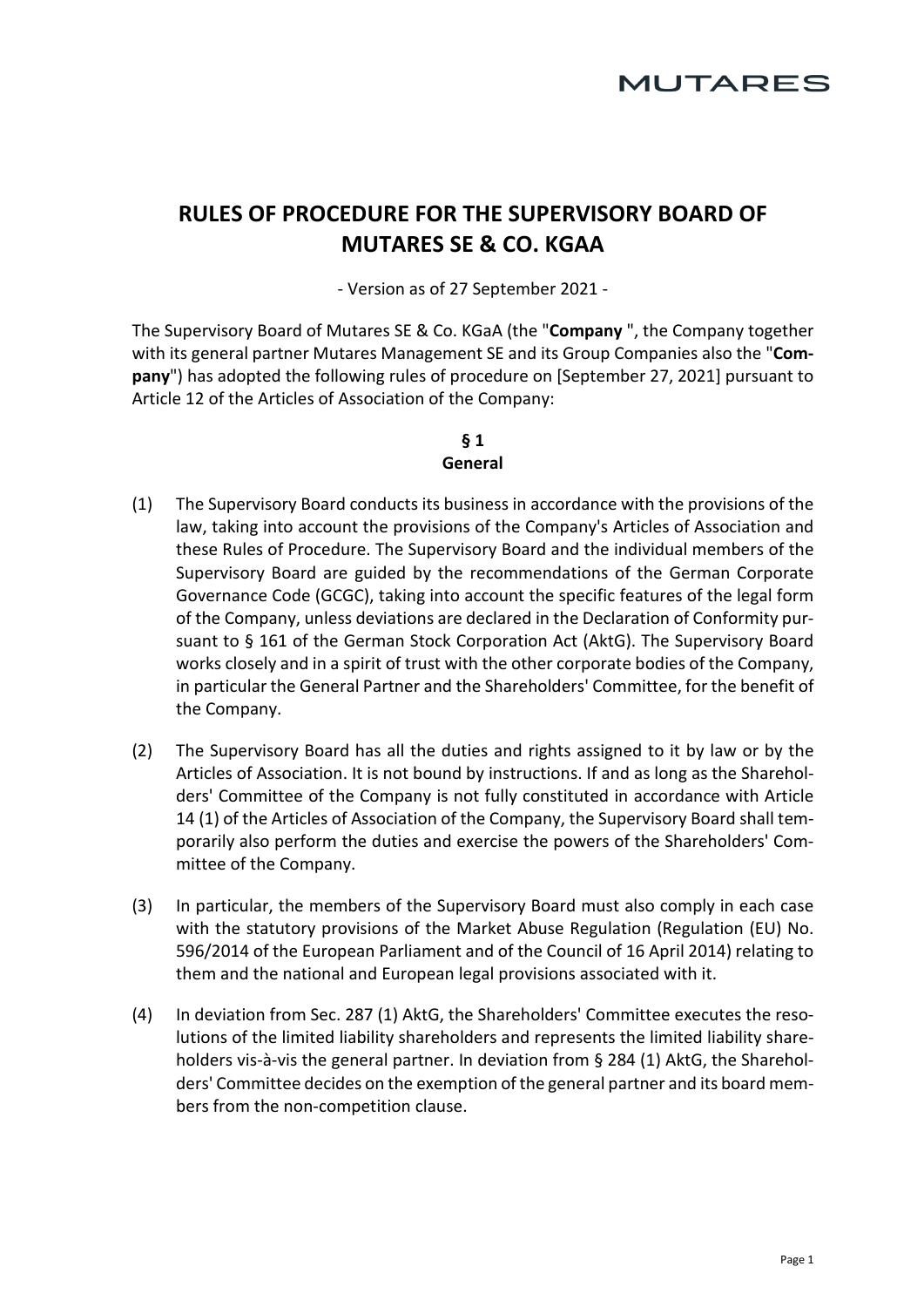- (5) The Supervisory Board is authorized, without a resolution of the General Meeting, to adopt amendments to the Company's Articles of Association that affect only their wording.
- (6) The members of the Supervisory Board shall take responsibility for the training and continuing education measures required for their duties. The Company provides the members of the Supervisory Board with appropriate personnel and financial resources to facilitate their induction into office and to enable them to undertake the further training necessary to maintain the requisite professional qualifications.

#### **§ 2 Composition and suitability**

- (1) The Supervisory Board is composed in accordance with the relevant statutory provisions and the Articles of Association. The terms of office of the members of the Supervisory Board may vary.
- (2) In their entirety, the members of the Supervisory Board must have the knowledge, skills and professional experience required to properly perform their duties and must be familiar with the sector in which the Company operates. At least one member of the Supervisory Board must have expertise in the field of accounting and at least one other member of the Supervisory Board must have expertise in the field of auditing.
- (3) Taking into account the legal requirements and the recommendations of the GCGC, the Supervisory Board specifies concrete objectives for its composition and develops a competence profile for the entire body. In doing so, the Supervisory Board pays attention to diversity. Proposals of the Supervisory Board to the Annual General Meeting take these objectives into account and at the same time aim to fulfill the competence profile for the entire body. In accordance with statutory requirements, the Supervisory Board also sets a target for the proportion of women on the Supervisory Board and a deadline for achieving the target.
- (4) Members of the Management Board of the General Partner may not be members of the Supervisory Board of the Company; membership of the Supervisory Board of the General Partner and membership of the Shareholders' Committee of the Company are compatible with membership of the Supervisory Board of the Company, unless mandatory statutory provisions provide otherwise.
- (5) Members of the Supervisory Board may not exercise any board functions or advisory functions for significant competitors of the Company and may not have a personal relationship with a significant competitor.
- (6) The Supervisory Board shall include what it considers to be a sufficient number of independent members; the Supervisory Board shall take into account the ownership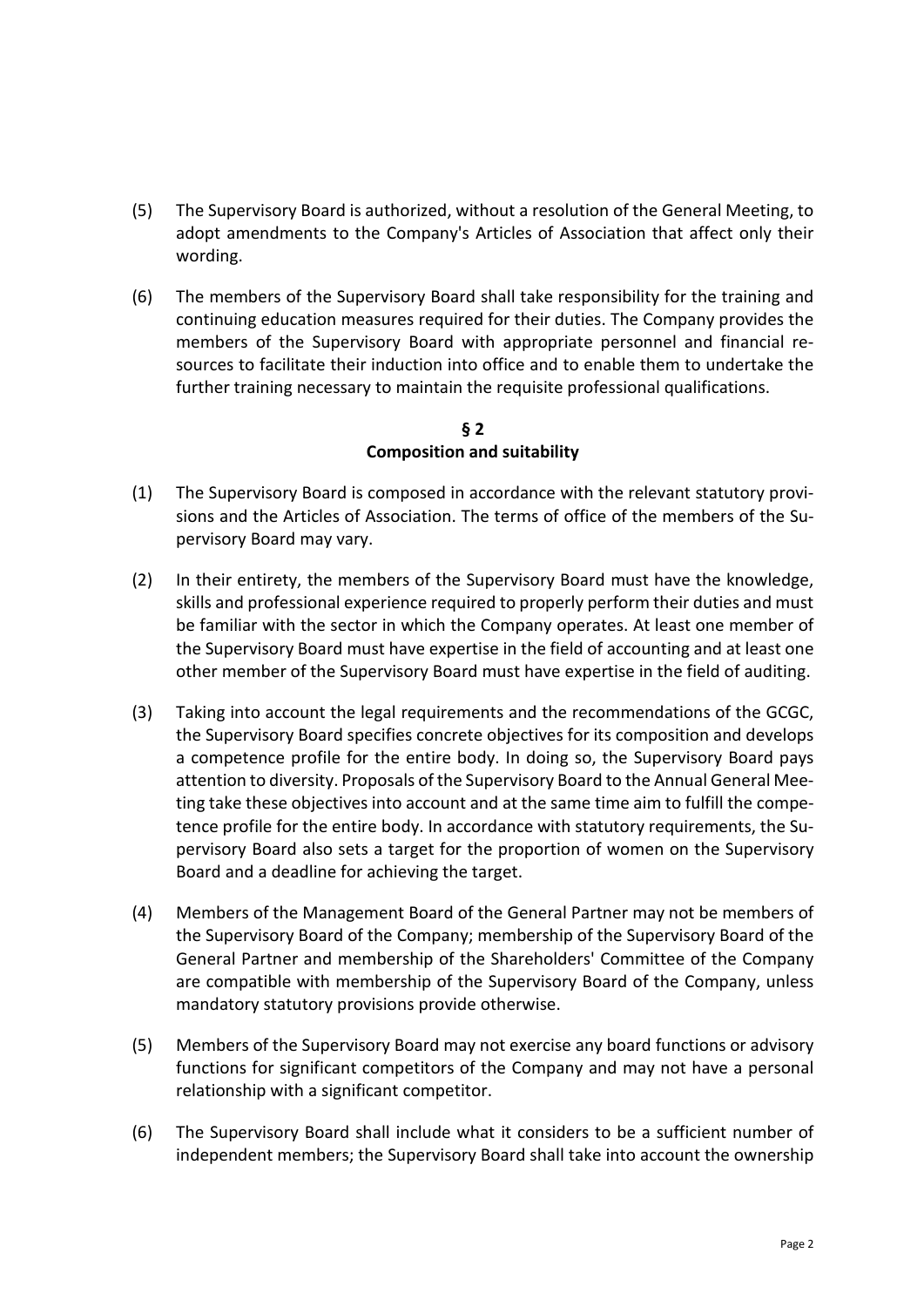structure of the Company. In particular, a member of the Supervisory Board shall not be considered independent if he or she has a personal or business relationship with the Company or a controlling shareholder that could give rise to a material conflict of interest that is not merely temporary. More than half of the members of the Supervisory Board shall be independent of the Company and of the Management Board of the General Partner. The Supervisory Board may state in the corporate governance statement why a member of the Supervisory Board is also considered independent beyond these criteria.

- (7) The number of former members of the Management Board of the General Partner of the Company on the Supervisory Board is limited to a maximum of two. No person may be a member of the Supervisory Board who has been a member of the Management Board of the General Partner in the last two years, unless he is elected on the proposal of shareholders holding more than 25 percent of the voting rights in the Company.
- (8) As a rule, only persons who have not yet reached the age of 75 at the time of election shall be elected to the Supervisory Board.
- (9) The members of the Supervisory Board shall ensure that they have sufficient time to perform their duties. When proposing new members of the Supervisory Board to the Annual General Meeting, the Supervisory Board shall also ensure that the respective candidates are able to devote the expected amount of time. If members of the Supervisory Board are also members of the management board of a listed company, they shall not hold more than two supervisory board mandates in listed companies outside the company or comparable functions and shall not chair a supervisory board of a listed company outside the company. A member of the Supervisory Board who is not a member of a management board of a listed company shall not hold more than a total of five supervisory board mandates in listed companies outside the company or comparable functions, with one supervisory board chairmanship counting double.

#### **§ 3 Chairman and deputy**

(1) The Supervisory Board shall elect a Chairman and a Deputy Chairman from among its members. The election shall take place following the Annual General Meeting at which the members of the Supervisory Board were newly elected; no special invitation is required for this meeting. The Chairman of the Supervisory Board shall be independent of the Company and of the Management Board of the General Partner. When the Chairman of the Supervisory Board is elected, the oldest member of the Supervisory Board in terms of age shall take the chair.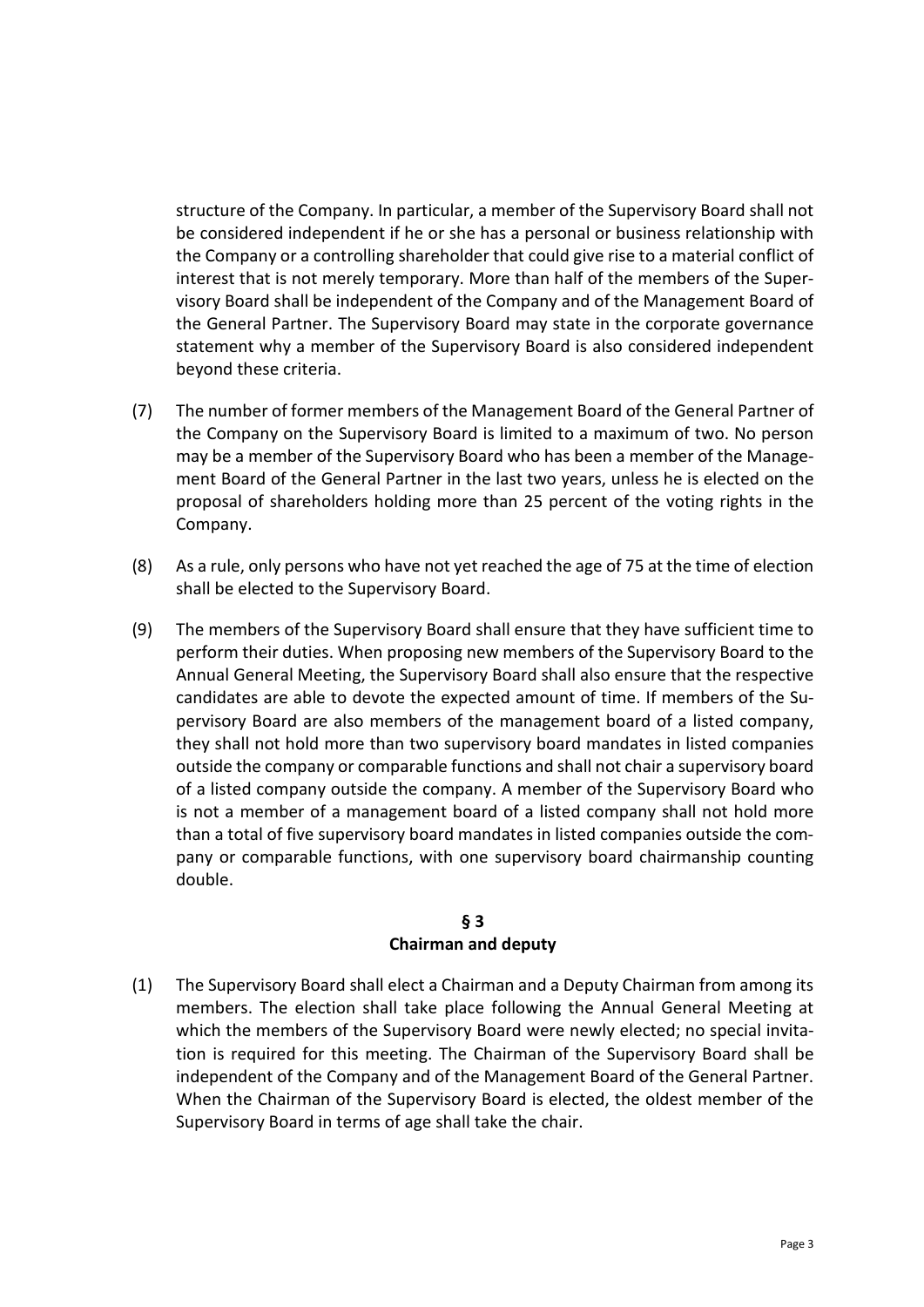- (2) The term of office of the Chairman and Deputy Chairman shall correspond to their term of office as a member of the Supervisory Board, unless a shorter term of office is determined at the election.
- (3) If the Chairman or his Deputy retires from office prematurely, the Supervisory Board shall elect a new Chairman without delay.
- (4) The Deputy Chairman shall have the same rights as the Chairman in all cases in which he or she acts as the Chairman's deputy if the Chairman is prevented from attendin[g,](#page-3-0)  [with the e](#page-3-0)xception of the second vote (casting vote) to which the Chairman is entitled in accordance with [Section 4 \(](#page-3-0)[10\) o](#page-5-0)f these Rules of Procedure.
- (5) Declarations of intent by the Supervisory Board shall be made on behalf of the Supervisory Board by the Chairman and, if he is unable to do so, by his deputy. The Chairman and, if he is unable to do so, his Deputy are authorized to accept declarations on behalf of the Supervisory Board.
- (6) The Chairman of the Supervisory Board may, in the interest of the Company, hold discussions with investors on topics specific to the Supervisory Board within an appropriate framework. The Chairman of the Supervisory Board may involve other members of the Supervisory Board in such dialog. The Chairman of the Supervisory Board shall subsequently inform the Supervisory Board or its committees of the occasion, the parties involved, the timing and the main content of these discussions with investors. He also keeps the Management Board of the General Partner sufficiently informed.

#### **§ 4 Meetings and resolutions**

- <span id="page-3-0"></span>(1) The Supervisory Board must hold at least two meetings per calendar half-year.
- <span id="page-3-1"></span>(2) The meetings of the Supervisory Board shall be convened by the Chairman with at least ten days' notice. When calculating the notice period, the day on which the invitation is sent and the day of the meeting are not included. Meetings may be convened in writing, by fax, by e-mail or by other customary means of communication. In urgent cases, the Chairman may reasonably shorten this period and also convene the meeting orally or by telephone.
- (3) A meeting of the Supervisory Board must also be convened if a member of the Supervisory Board or the General Partner requests such a meeting from the Chairman of the Supervisory Board, stating the purpose and the reasons. If the request is not complied with, the member of the Supervisory Board or the General Partner may convene the meeting of the Supervisory Board itself, stating the circumstances and an agenda.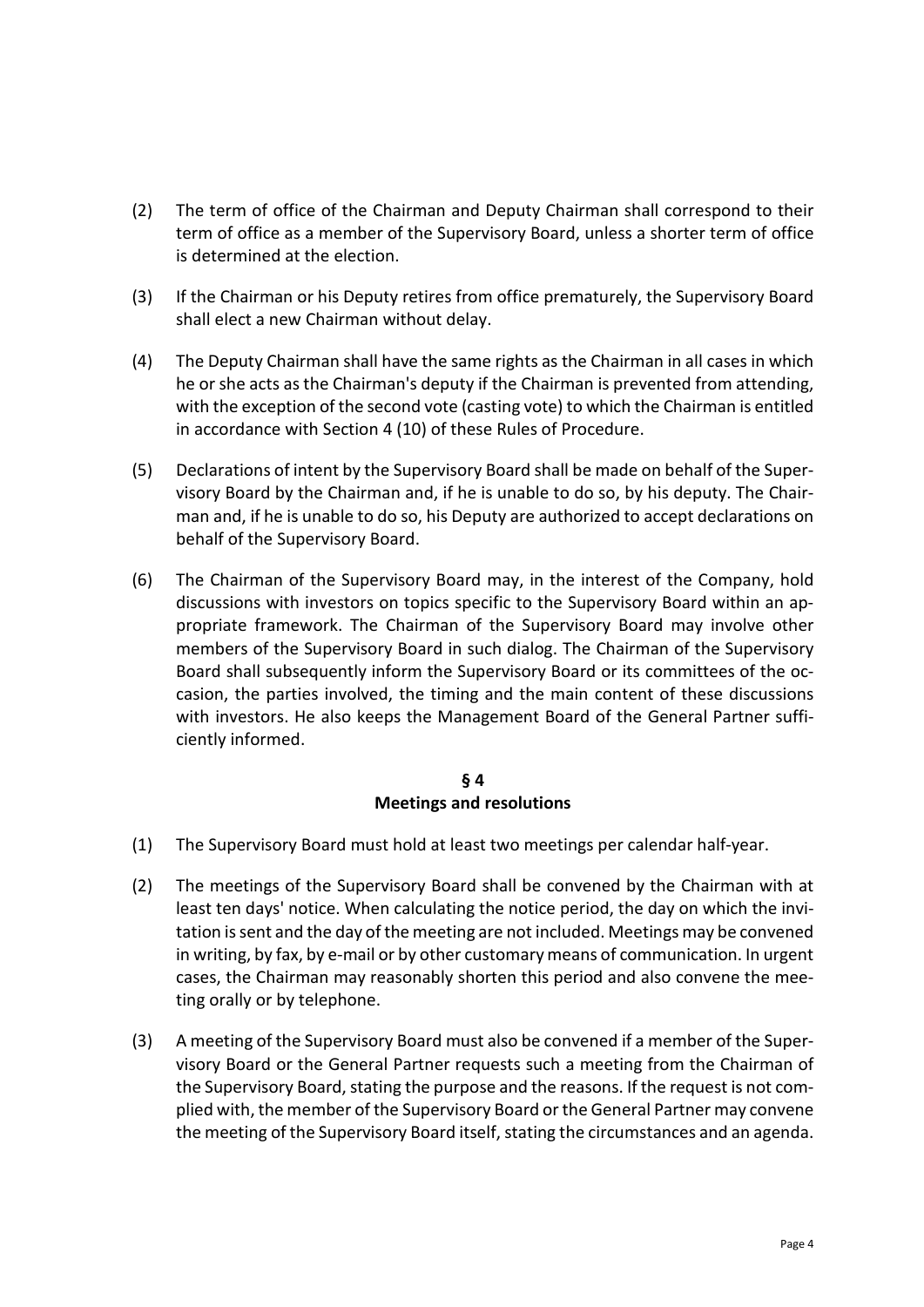- (4) The Chairman of the Supervisory Board may cancel or postpone a convened meeting of the Supervisory Board for good cause.
- (5) The meetings of the Supervisory Board are chaired by the Chairman. He determines the working language of the meeting as well as the type and order in which the items on the agenda are dealt with. If the Chairman of the Supervisory Board and his deputy are unable to attend, the meeting shall be chaired by a member appointed by the members of the Supervisory Board present.
- <span id="page-4-0"></span>(6) Resolutions of the Supervisory Board are generally adopted in meetings. By order of the Chairman or with the consent of all members of the Supervisory Board, meetings may also be held in the form of a telephone conference or by other electronic means of communication (in particular video conferencing) and individual members of the Supervisory Board may be connected by telephone or by electronic means of communication (in particular video conferencing); in such cases, resolutions may be adopted by telephone conference or by other electronic means of communication (in particular video conferencing). Members of the Supervisory Board who are connected by telephone or by electronic means of communication (in particular video conference) shall be deemed to be present. Absent members of the Supervisory Board or members of the Supervisory Board who do not participate or are not connected by telephone or by electronic means of communication (in particular video conference) may also participate in the adoption of resolutions by the Supervisory Board by having written votes submitted by another member of the Supervisory Board. In addition, they may also cast their votes orally, by telephone, fax, e-mail or by other customary means of communication in advance of the meeting, during the meeting or subsequently within a reasonable period to be determined by the Chairman of the Supervisory Board. There shall be no right to object to the form of resolution prescribed by the Chairman.
- (7) A resolution on items on the agenda that were not included in the invitation and were not communicated by the third day before the meeting is only permissible if no member of the Supervisory Board objects. In such a case, absent members shall be given the opportunity to object to the adoption of the resolution or to cast their vote in writing, orally, by telephone, by fax, by e-mail or by any other customary means of communication within a reasonable period to be determined by the Chairman of the Supervisory Board. The resolution shall only become effective if no absent member of the Supervisory Board has objected within the deadline.
- <span id="page-4-1"></span>(8) Resolutions may also be adopted outside meetings (within the meaning of  $\S 4$  [\(6\) o](#page-4-0)f these Rules of Procedure) in writing, by fax, by e-mail or by other comparable means of communication, as well as in combination of the aforementioned forms, if the Chairman of the Supervisory Board so orders, observing a reasonable period of notice, or if all members of the Supervisory Board participate in the adoption of the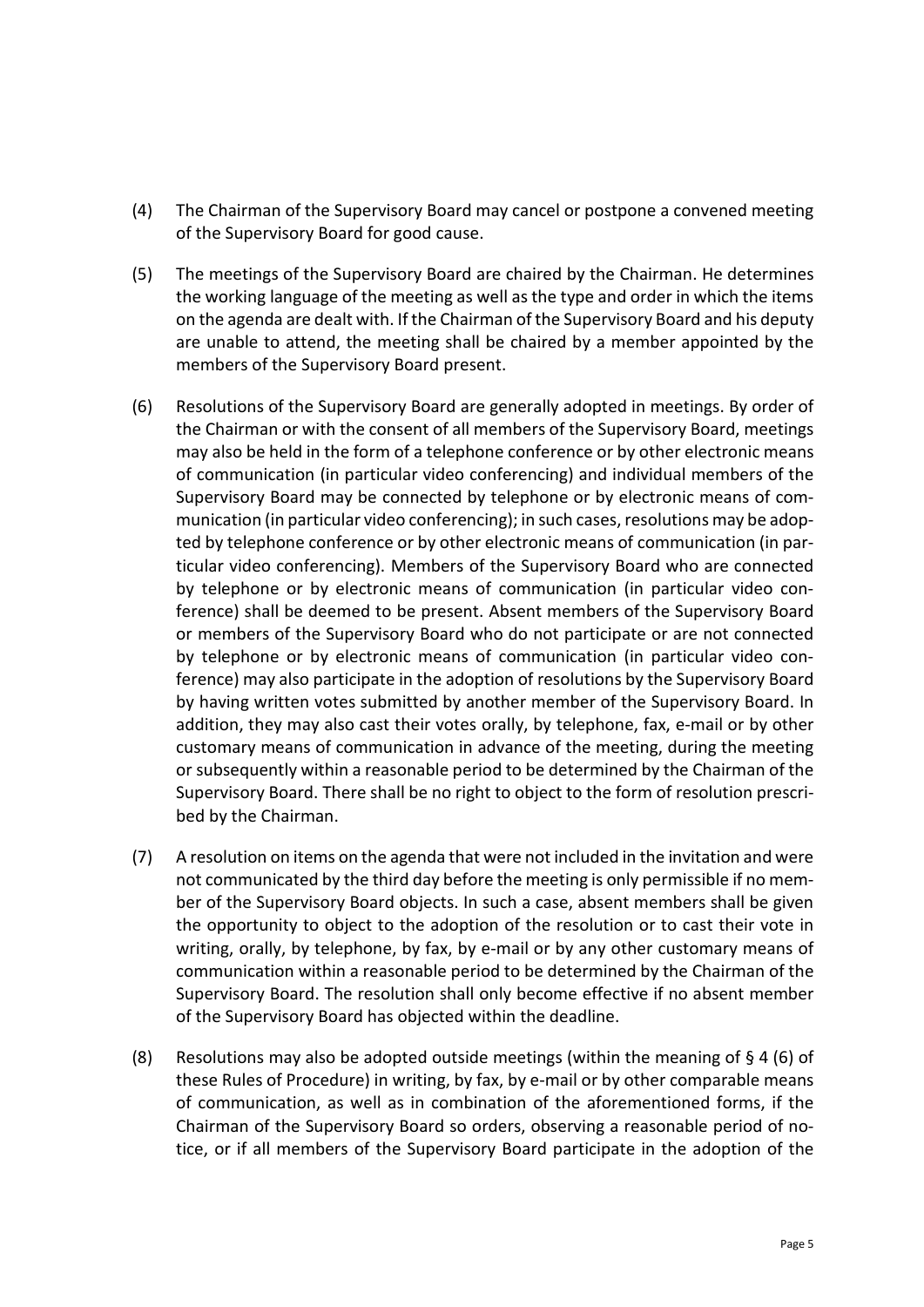resolution. Members who abstain from voting on the resolution shall participate in the adoption of the resolution for this purpose. There is no right to object to the form of resolution ordered by the Chairman.

- (9) The Supervisory Board shall constitute a quorum if at least half of the members of which it must consist take part in the passing of resolutions. In any case, three members must participate in the passing of resolutions. Absent members of the Supervisory Board or members of the Supervisory Board not participating or connected by telephone or electronic means of communication (in particular video conferencing) who cast their vote in accordance with  $\S 4$  [\(6\) o](#page-4-0)r [\(8\) of t](#page-4-1)hese Rules of Procedure and members who abstain from voting on resolutions shall participate in the adoption of resolutions for this purpose.
- <span id="page-5-0"></span>(10) Resolutions of the Supervisory Board require a majority of the votes cast, unless the law or the Articles of Association mandatorily provide otherwise. Abstentions do not count as votes cast for this purpose. If a vote results in a tie, the Chairman shall have the casting vote. If the Chairman is unable to attend, this shall also apply to a written vote. If the Chairman is unable to attend and no one submits a written vote on his behalf, his deputy shall not have this right.
- <span id="page-5-3"></span>(11) Unless exclusively internal organizational matters of the Supervisory Board are concerned, each member of the Management Board of the General Partner has the right to be present at the meetings of the Supervisory Board, unless the Supervisory Board decides otherwise in individual cases. The Supervisory Board also meets regularly without the Management Board of the General Partner. Experts and persons providing information may be called in to discuss individual matters. If the auditor is called in as an expert, members of the Management Board of the General Partner shall not participate in this meeting unless the Supervisory Board deems their participation necessary.

#### **§ 5 Transcripts**

- <span id="page-5-2"></span><span id="page-5-1"></span>(1) Minutes shall be taken of the resolutions and meetings (within the meaning of  $\S 4$  (6) of these Rules of Procedure) of the Supervisory Board, which shall be signed by the chairman of the respective meeting or, in the case of resolutions outside meetings (within the meaning of [§ 4](#page-3-0) [\(8\) of t](#page-4-1)hese Rules of Procedure), by the chairman of the Supervisory Board or, in his absence, by his deputy.
- (2) The minutes shall indicate the place and date of the meeting or the form and date of the adoption of resolutions, the participants, the agenda, the main content of the proceedings, the resolutions and, where appropriate, topics for follow-up.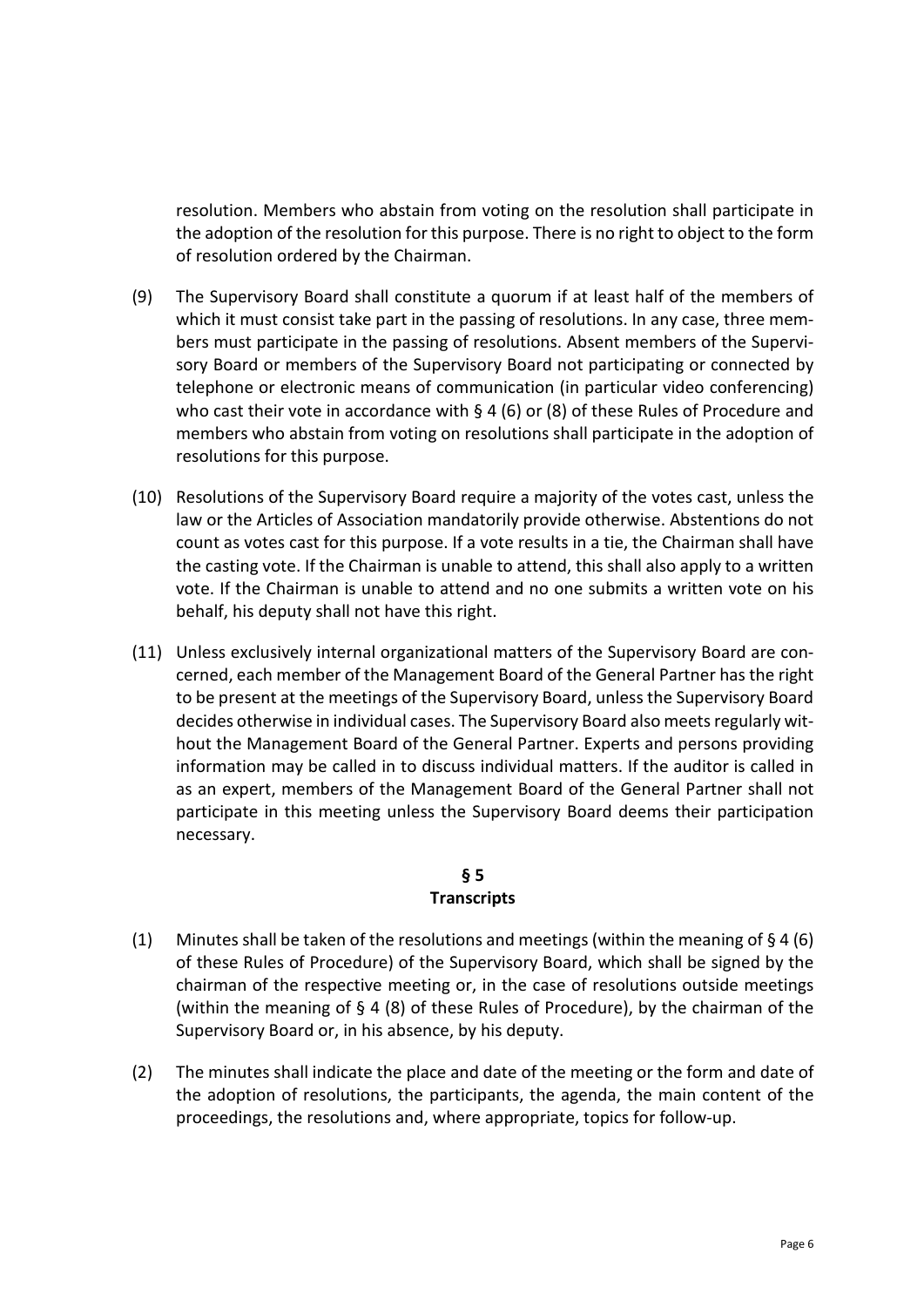- (3) Copies of the minutes of meetings and resolutions shall be sent to all members of the Supervisory Board and to the Management Board of the General Partner in writing, by fax, by e-mail or by other customary means of communication, unless there is a particular interest in secrecy vis-à-vis the General Partner.
- (4) Minutes pursuant to  $\S 5 (1)$  of these Rules of Procedure shall be deemed approved if no member of the Supervisory Board who participated in the adoption of the resolution objects in writing to the Chairman of the Supervisory Board within one month of the minutes being sent to the members of the Supervisory Board, stating the reasons and an alternative text proposal. Insofar as the wording of resolutions is recorded in the minutes of the meeting and immediately signed by the Chairman as part of the minutes, an objection to the wording of the resolution is only possible at the meeting.

## **§ 6 Conflicts of interest**

- (1) The members of the Supervisory Board are obliged to act in the interests of the Company. In making their decisions, the members of the Supervisory Board may neither pursue personal interests nor exploit business opportunities of the Company for themselves, for a natural person or legal entity close to them, or for any other institution or association in which or for which they are active.
- (2) The members of the Supervisory Board may not demand or accept payments or other unjustified benefits from third parties in connection with their activities, either for themselves or for other persons, or grant unjustified benefits to third parties.
- (3) Each member of the Supervisory Board shall immediately disclose to the Chairman of the Supervisory Board any existing and potential conflicts of interest, in particular those that arise or may arise as a result of a consultancy or board function with customers, suppliers, lenders of the Company or other third parties.
- (4) In its report to the Annual General Meeting, the Supervisory Board provides information on conflicts of interest that have arisen among the members of the Supervisory Board and how they have been dealt with.
- (5) In the event of material and not merely temporary conflicts of interest in the person of a member of the Supervisory Board, the member concerned shall resign from office.
- (6) Consultancy and other service and work contracts of a higher nature outside the Supervisory Board between a member of the Supervisory Board or a legal entity of which a member of the Supervisory Board is a member of a governing body or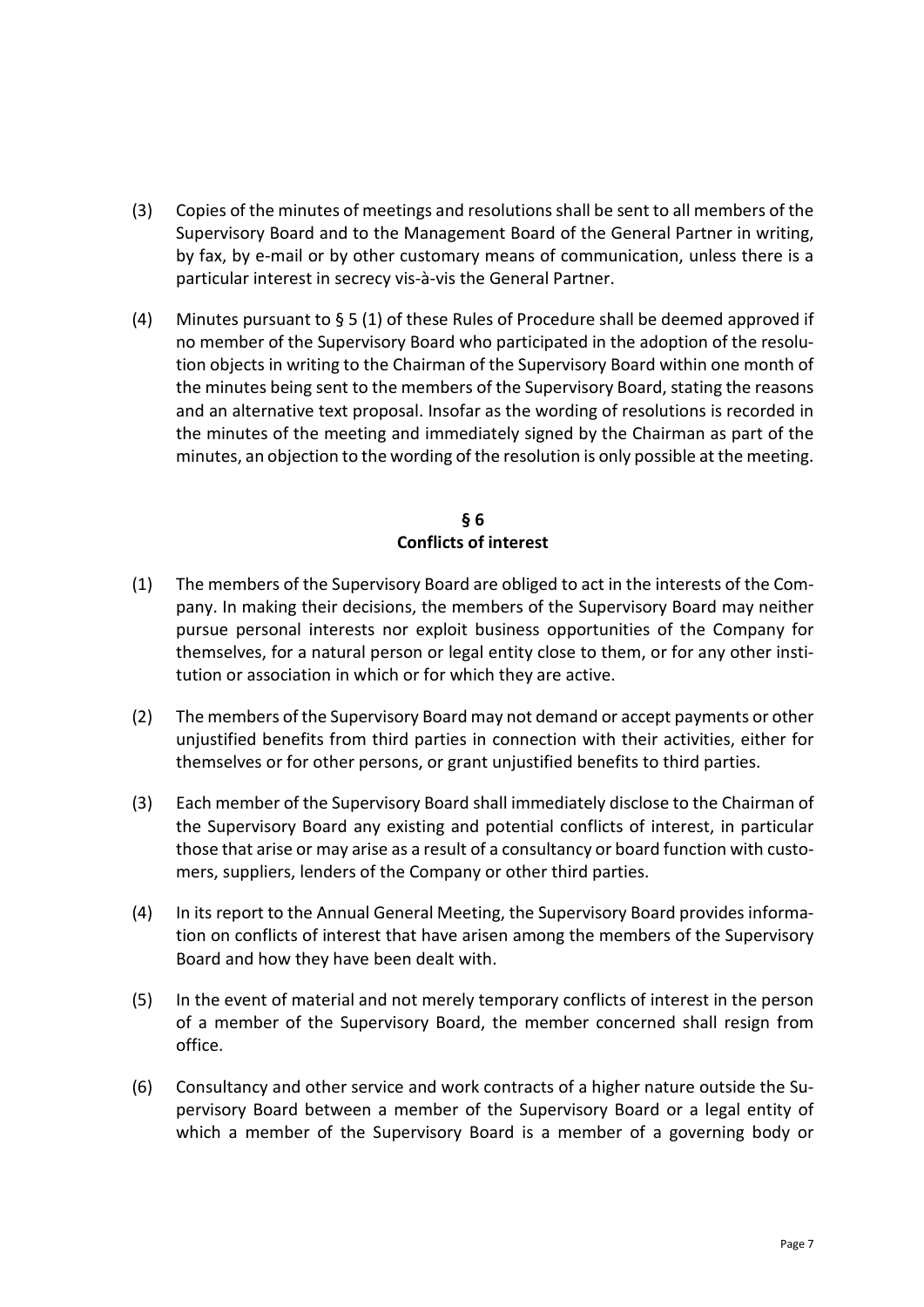shareholder on the one hand and the Company, its General Partner or a Group Company of the Company on the other hand require the approval of the Supervisory Board.

## **§ 7 Confidentiality**

- (1) Each member of the Supervisory Board is obligated to maintain secrecy regarding confidential information and secrets of the Company, namely trade and business secrets, which become known to them through their activities on the Supervisory Board. In addition, the members of the Supervisory Board shall maintain secrecy visà-vis third parties with regard to other facts of which they become aware in the course of their activities as members of the Supervisory Board, the disclosure of which could impair the interests of the Company. Confidential reports and deliberations, in particular the course of the debate, votes and statements, as well as personal statements by individual members of the Supervisory Board, are subject to the duty of confidentiality.
- (2) The obligation to maintain secrecy shall continue to apply after termination of office. Each member of the Supervisory Board shall involve his or her own employees or consultants only if and to the extent that this is legally permissible and objectively required, and shall ensure that these employees and consultants comply with the duty of confidentiality in the same manner. The duty of confidentiality exists in principle vis-à-vis all third parties, in particular also vis-à-vis employees, shareholders and business partners of the Company as well as vis-à-vis companies for which the member of the Supervisory Board works or in which he/she holds an interest. Persons who are permitted to attend meetings of the Supervisory Board in accordance with Art. 109 AktG must be expressly bound to secrecy insofar as they are not already bound to secrecy by law.
- (3) If a member of the Supervisory Board intends to disclose information that could be confidential or secret to third parties - even after leaving office - he or she must first inform the Chairman of the Supervisory Board in writing, indicating the recipient, in order to resolve any differences of opinion on the duty of confidentiality that may arise. If the Chairman of the Supervisory Board does not agree to the disclosure, he shall inform the other members of the Supervisory Board thereof and obtain an immediate opinion of the Supervisory Board. Until such statement has been made, the member of the Supervisory Board concerned shall be obliged to maintain secrecy with regard to the facts of which he has become aware through his office.
- (4) Upon leaving office, the members of the Supervisory Board are obliged to immediately hand over to the Chairman of the Supervisory Board all documents such as writings, correspondence, electronic files and documents, records and the like relating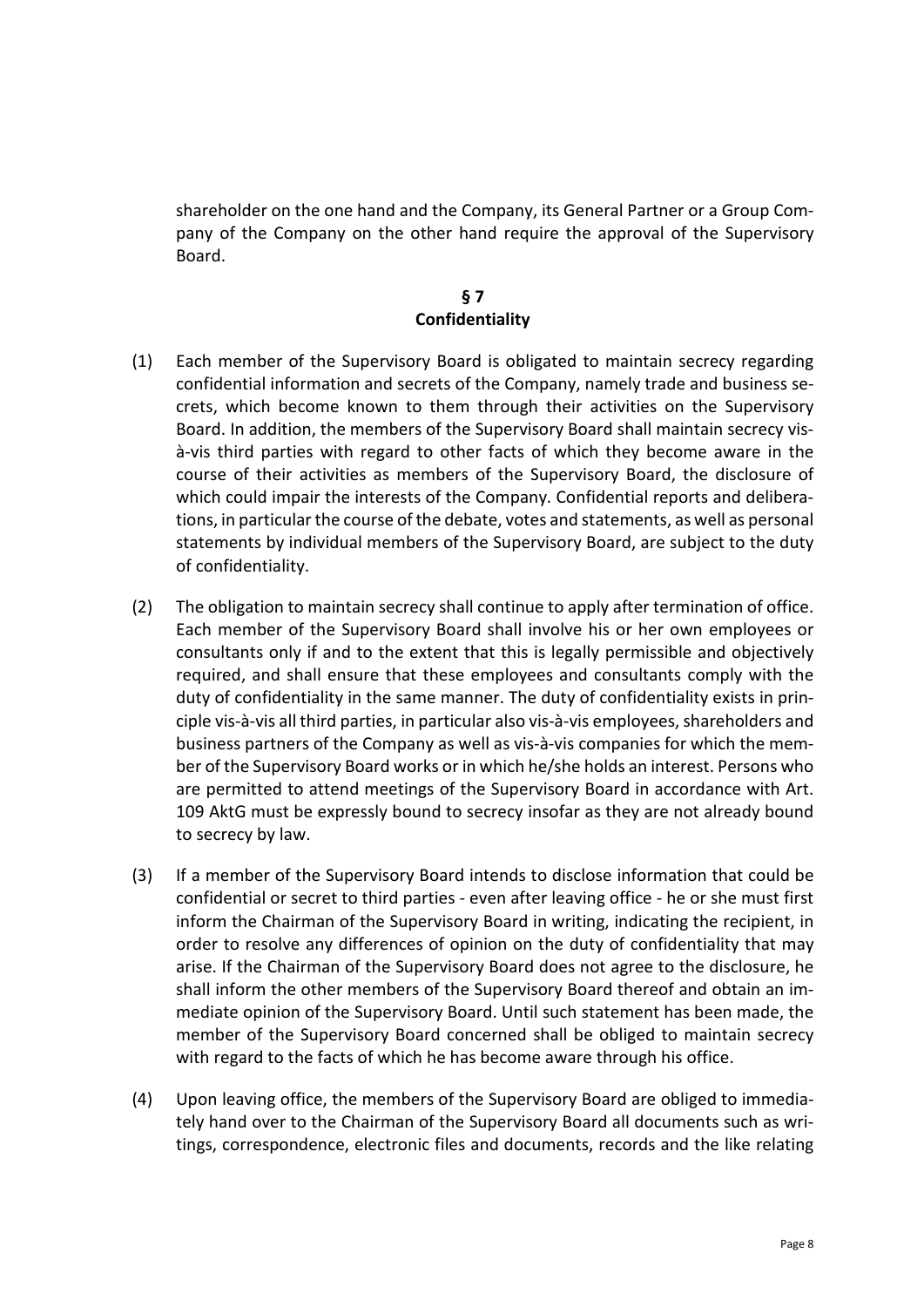to matters of the Company which are in their possession. This obligation also extends to duplicates and photocopies. Copies of electronic files and documents shall be destroyed immediately upon request of the Chairman of the Supervisory Board. The members of the Supervisory Board shall have no right of retention to such documents. Should a member of the Supervisory Board wish to have access to confidential documents after the termination of his mandate in the context of legal defense, he shall be granted access to the confidential documents if necessary.

#### **§ 8 General rules for committees of the Supervisory Board**

- (1) The Supervisory Board shall form and appoint an Audit Committee from among its members [\(§ 9 of t](#page-8-0)hese Rules of Procedure).
- (2) The Supervisory Board may form and appoint further committees from among its members with at least two members and delegate decision-making powers to them to the extent permitted by law.
- (3) The Supervisory Board shall designate one member of the Committee as Chairman of the Committee, unless mandatory statutory provisions or these Rules of Procedure provide otherwise.
- (4) If a member of a committee elected by the Supervisory Board resigns from the committee or is prevented from exercising his office not only temporarily, the Supervisory Board shall elect a successor for the remaining term of office of the resigning or prevented member without delay - at the latest at its next meeting.
- (5) The Chairman of a committee shall convene the committee as needed.
- (6) If a vote in the committee results in a tie, the chairman of the committee shall have the casting vote if the vote on the same resolution item is tied again.
- (7) The Chairman of a committee shall report regularly to the Supervisory Board on the activities of the committee.
- (8) In all other respects, the provisions of  $\S 4$  [\(2\) t](#page-3-1)o [\(11\) a](#page-5-3)nd  $\S 5$  of these Rules of Procedure shall apply mutatis mutandis to the procedures of the committees, unless the Supervisory Board determines otherwise for the committee concerned.

## **§ 9 Audit Committee**

<span id="page-8-0"></span>(1) The Audit Committee shall consist of two members. The Chairman of the Supervisory Board shall not chair the Audit Committee.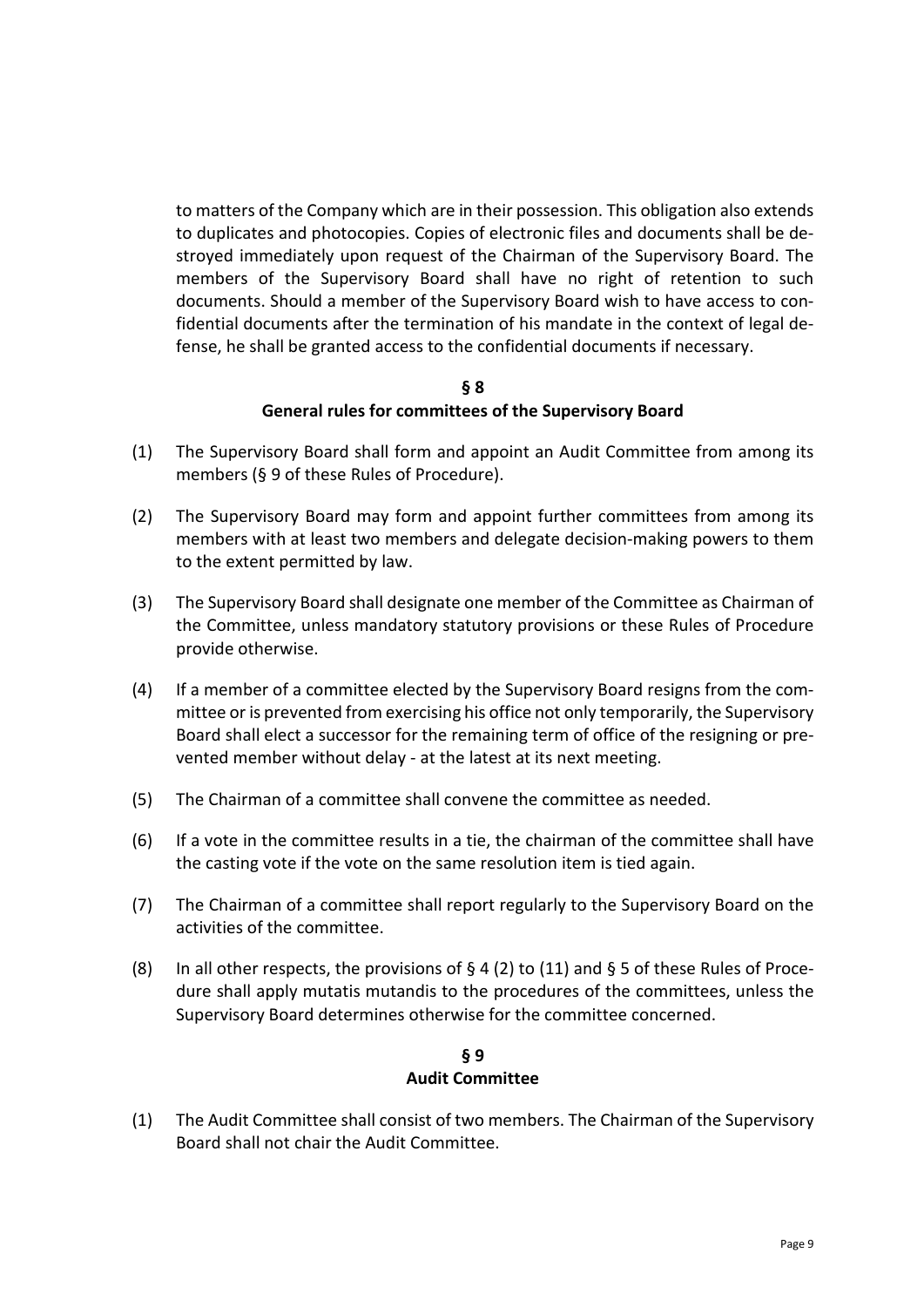- (2) The Chairman of the Audit Committee shall have special knowledge and experience in the application of accounting principles and internal control procedures and shall be familiar with the auditing of financial statements. He or she shall be independent of the Company, of the management board of the General Partner and of any controlling shareholder. At least one member of the audit committee shall have accounting expertise and at least one other member of the audit committee shall have auditing expertise; the members of the audit committee as a whole shall be familiar with the sector in which the Company operates.
- (3) The Audit Committee deals in particular with the audit of the financial statements, the monitoring of the financial reporting process, the effectiveness of the internal control system, the risk management system and the internal auditing system, as well as the audit of the financial statements, in particular the selection and independence of the auditor, the quality of the audit and the additional services provided by the auditor, and compliance. The Audit Committee may make recommendations or proposals to ensure the integrity of the financial reporting process.
- (4) The Audit Committee is supported by the auditor in monitoring the management of the company, in particular in auditing the financial reporting and monitoring the accounting-related control and risk management systems.
- (5) The Audit Committee shall submit to the Supervisory Board a recommendation for the appointment of the auditor, which shall include at least two proposals and a statement of preference in cases where the audit mandate is put out to tender, and shall prepare the Supervisory Board's proposal to the Annual General Meeting for the election of the auditor.
- (6) The Audit Committee deals with the topics listed below in place of the Supervisory Board:
	- a) Accounting issues, in particular dealing with fundamental topics such as the application of new accounting standards and monitoring the accounting process,
	- b) Review and discussion of the half-yearly and quarterly financial reports or quarterly statements and other comparable financial reports and any review of the half-yearly and quarterly financial reports and other interim financial information prior to publication,

as well as other issues directly related to the above-mentioned topics.

(7) The Audit Committee agrees with the auditor that the latter shall inform the Audit Committee without delay of all findings and events of significance for the Audit Committee's duties that come to the attention of the Audit Committee during the performance of the audit. The Audit Committee also agrees with the auditor that the latter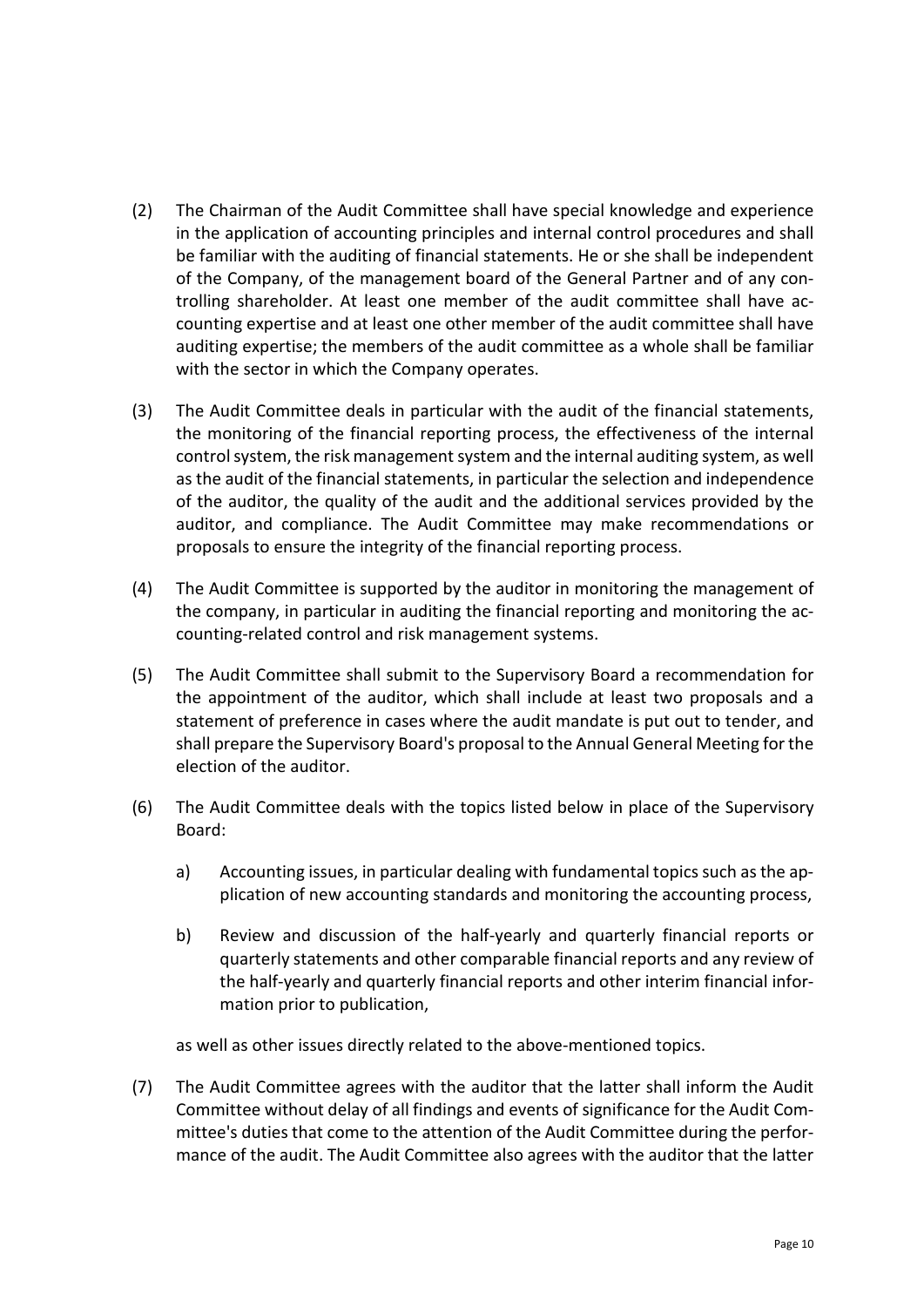will inform the Audit Committee and make a note in the audit report if, during the performance of the audit, the auditor ascertains facts which show a misstatement in the declaration of conformity with the GCGC issued by the Management Board of the General Partner, the Shareholders' Committee and the Supervisory Board of the Company. The Audit Committee shall regularly assess the quality of the audit.

(8) Any member of the Audit Committee may, through the Chairman of the Committee, obtain information directly from the heads of those corporate departments of the Company who are responsible within the Company for the tasks relating to the Audit Committee.The Chairman of the Committee shall inform all members of the Audit Committee of the information obtained. If information is obtained, the General Partner shall be informed thereof without delay.

## **§ 10 Reporting**

- <span id="page-10-1"></span><span id="page-10-0"></span>(1) The Supervisory Board ensures that the General Partner complies with the reporting obligations set out in Section 90 of the German Stock Corporation Act (AktG) and in the Rules of Procedure of the Management Board of the General Partner.
- (2) As part of the reporting pursuant to  $\S$  10 [\(1\) of t](#page-10-1)hese Rules of Procedure, the Supervisory Board shall be informed at its meetings regularly, promptly and comprehensively, and generally in text form, about all issues relevant to the Company, in particular strategy, planning, business development, the risk situation, risk management and compliance. In addition, fundamental issues of corporate planning, in particular financial and personnel planning, must be reported on at least once a year.
- (3) The Chairman of the Supervisory Board maintains regular contact with the General Partner, in particular with the Chairman of the Management Board of the General Partner, and discusses the strategy, business development, compliance and risk management of the Company with the General Partner. The Chairman of the Supervisory Board is informed without delay by the Chairman of the Management Board of the General Partner about important events that are of material significance for the assessment of the situation and development as well as for the management of the Company. The Chairman of the Supervisory Board shall then inform the Supervisory Board and, if necessary, convene an extraordinary meeting of the Supervisory Board.

#### **§ 11 Self-assessment**

The Supervisory Board regularly assesses how effectively the Supervisory Board as a whole and its committees perform their duties. In addition to qualitative criteria to be defined by the Supervisory Board, the efficiency review focuses in particular on the procedures within